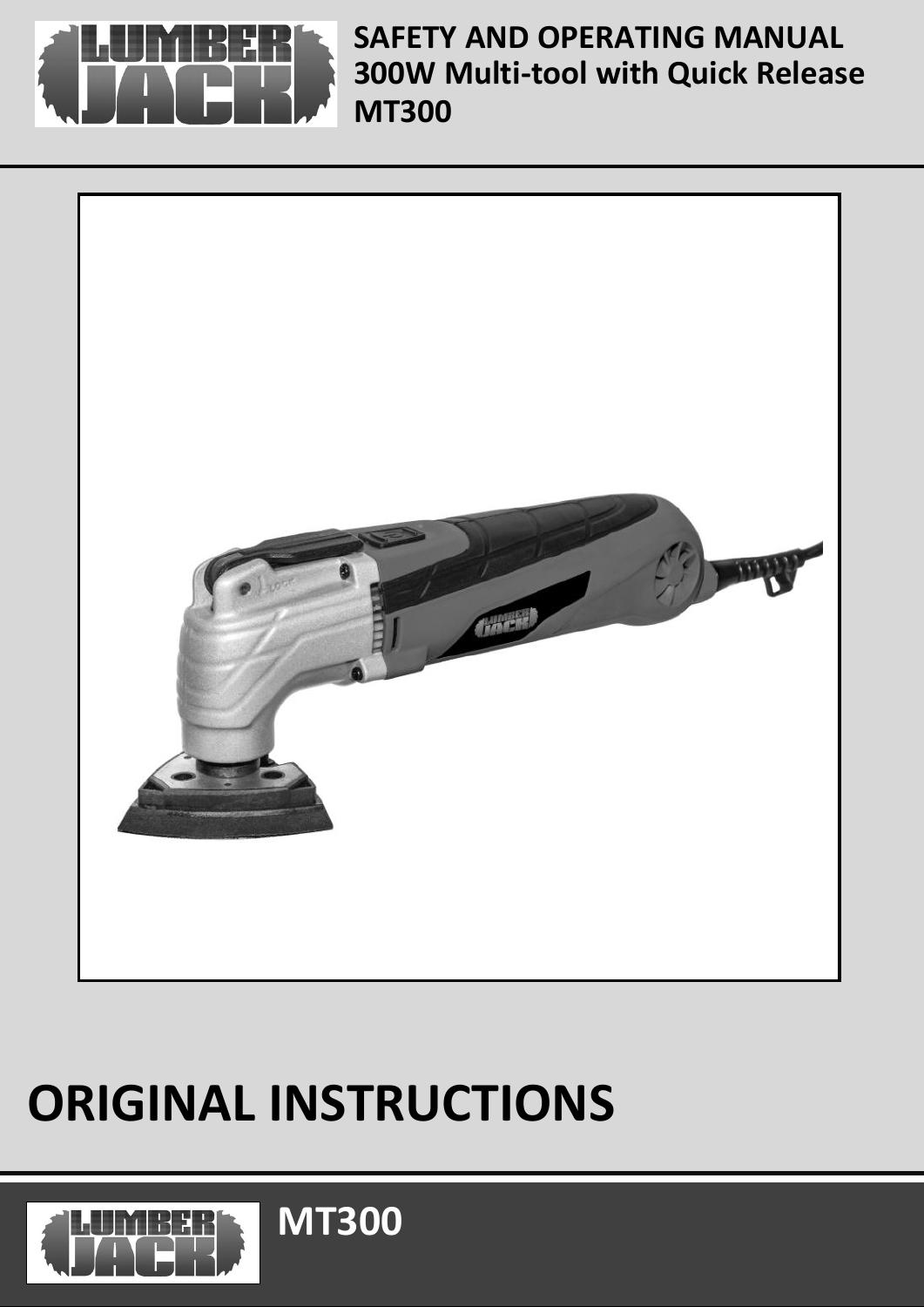# **TABLE OF CONTENTS**

### **Welcome to Lumberjack!**

Dear customer, Congratulations on your purchase. Before using the

product for the first time please be sure to read these instructions for use.

They provide you with all information necessary for using the product safely and to ensure its long service life.

Closely observe all safety information in these instructions!

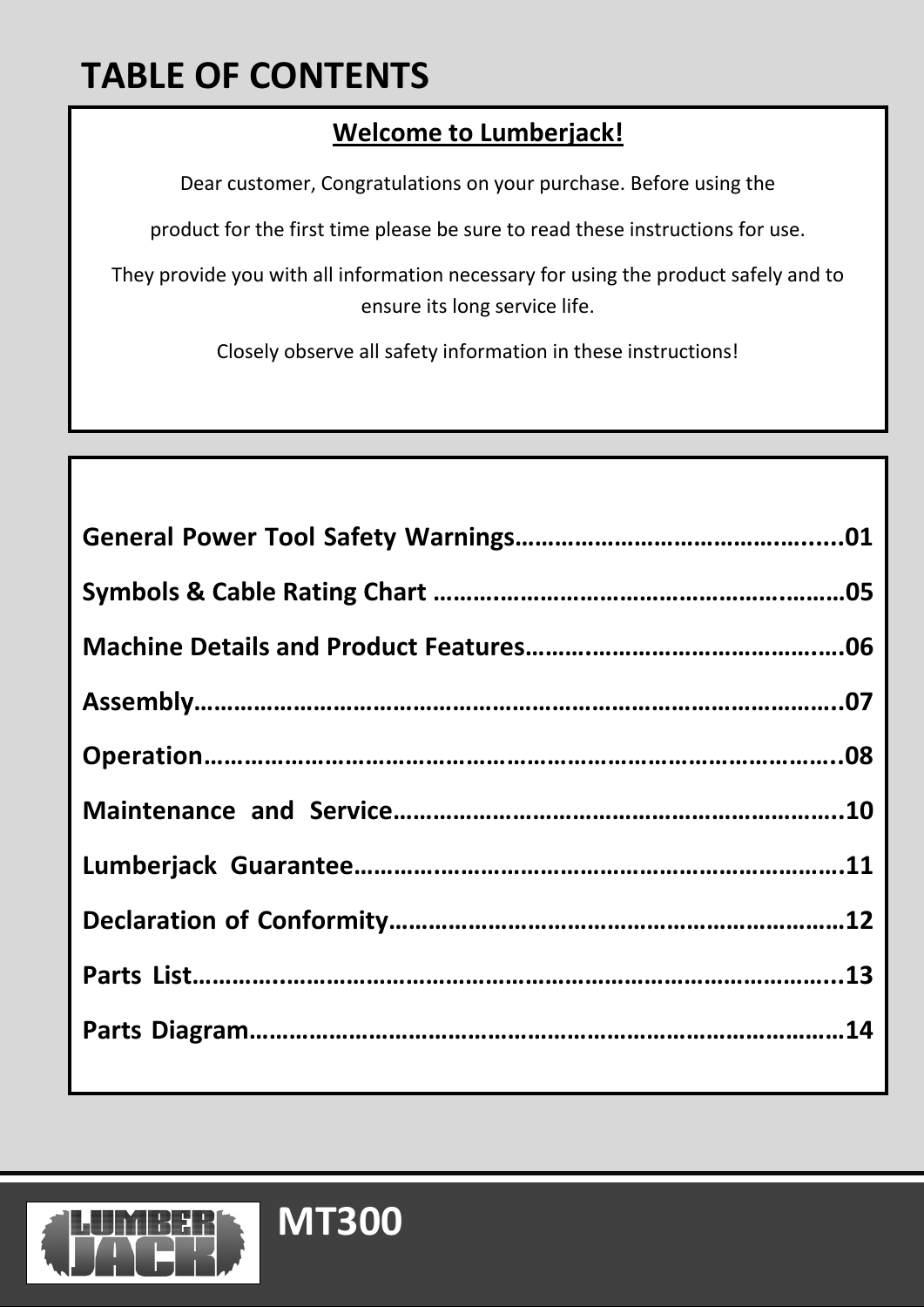### **WARNING Read all safety warnings and**

**all instructions**. Failure to follow the warnings and instructions may result in electric shock, fire and/or serious injury.

#### **Save all warnings and instructions for**

**future reference**. The term "power tool" in the warnings refers to your electric (corded) power tool or battery-operated (cordless) power tool.

### **1. Work area safety**

**a)Keep work area clean and well lit**. Cluttered or dark areas invite accidents.

**b) Do not operate power tools in explosive atmospheres, such as in the presence of flammable liquids, gases or dust**. Power tools create sparks which may ignite the dust or fumes.

**c) Keep children and bystanders away while operating a power tool**. Distractions can cause you to lose control.

### **2. Electrical safety**

**a) Power tool plugs must match the outlet. Never modify the plug in any way. Do not use any adapter plugs with grounded power tools**. Unmodified plugs and matching outlets will reduce risk of electric shock.

**b) Avoid body contact with grounded surfaces, such as pipes, radiators, ranges and refrigerators.**There is an increased risk of electric shock if your body is grounded.

**c) Do not expose power tools to rain or wet conditions**. Water entering a power tool will increase the risk of electric shock.

**d) Do not abuse the cord. Never use the cord for carrying, pulling or unplugging the power tool. Keep cord away from heat, oil, sharp edges or moving parts**. Damaged or entangled cords increase the risk of electric shock.

**e) When operating a power tool outdoors, use an extension cord suitable for outdoor use.** Use of a cord suitable for outdoor use reduces the risk of electric shock.

**f) If operating a power tool in a damp location is unavoidable, use a residual current device (RCD) protected supply**. Use of an RCD reduces the risk of electric shock.

### **3. Personal safety**

**a) Stay alert, watch what you are doing and use common sense when operating a power tool. Do not use a power tool while you are tired or under the influence of drugs, alcohol or medication.** A moment of inattention while operating power tools may result in serious personal injury.

**b) Use personal protective equipment. Always wear eye protection**. Protective equipment such as dust mask, non-skid safety shoes, hard hat, or hearing protection used for appropriate conditions will reduce personal injuries.

**c) Prevent unintentional starting. Ensure the switch is in the off position before connecting to power source and/or battery pack, picking up or carrying the tool.** Carrying power tools with your finger on the switch or energising power tools that have the switch on invites accidents.

**d) Remove any adjusting key or wrench before turning the power tool on.** A wrench or a key left attached to a rotating part of the power tool may result in personal injury.

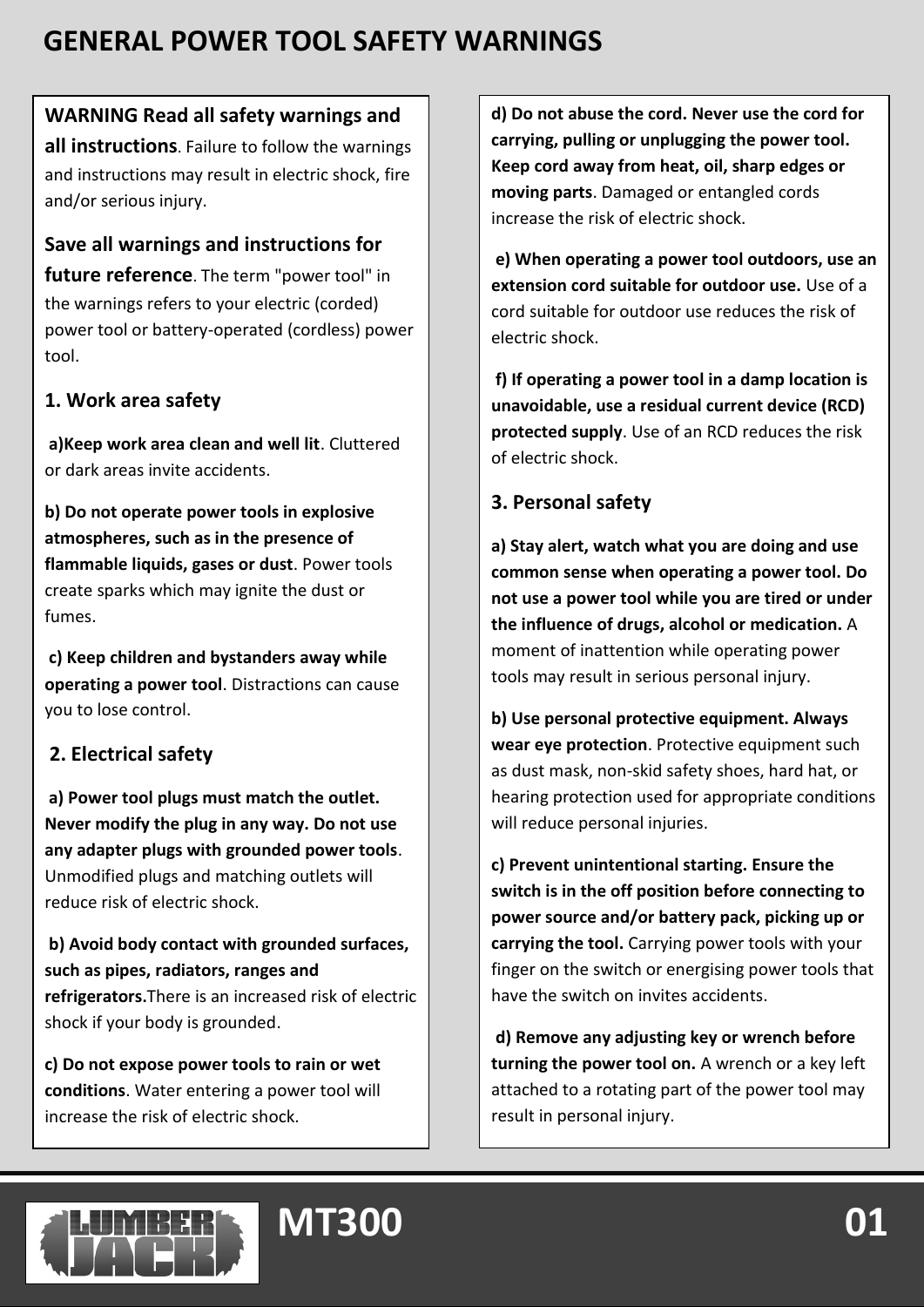**e) Do not overreach. Keep proper footing and balance at all times**. This enables better control of the power tool in unexpected situations.

**f) Dress properly. Do not wear loose clothing or jewellery. Keep your hair, clothing and gloves away from moving parts.** Loose clothes, jewellery or long hair can be caught in moving parts.

**g) If devices are provided for the connection of dust extraction and collection facilities, ensure these are connected and properly used.** Use of dust collection can reduce dust-related hazards.

### **4. Power tool use and care**

**a) Do not force the power tool. Use the correct power tool for your application.** The correct power tool will do the job better and safer at the rate for which it was designed.

**b) Do not use the power tool if the switch does not turn it on and off.** Any power tool that cannot be controlled with the switch is dangerous and must be repaired.

**c) Disconnect the plug from the power source and/or the battery pack from the power tool before making any adjustments, changing accessories, or storing power tools.** Such preventive safety measures reduce the risk of starting the power tool accidentally.

**d) Store idle power tools out of the reach of children and do not allow persons unfamiliar with the power tool or these instructions to operate the power tool.** Power tools are dangerous in the hands of untrained users.

**e) Maintain power tools. Check for misalignment or binding of moving parts, breakage of parts and any other condition that may affect the power tool's operation. If damaged, have the power tool repaired before use.** Many accidents are caused by poorly maintained power tools.

**f) Keep cutting tools sharp and clean.** Properly maintained cutting tools with sharp cutting edges are less likely to bind and are easier to control.

**g) Use the power tool, accessories and tool bits etc. in accordance with these instructions, taking into account the working conditions and the work to be performed.** Use of the power tool for operations different from those intended could result in a hazardous situation.

#### **5. Service**

**a) Have your power tool serviced by a qualified repair person using only identical replacement parts.** This will ensure that the safety of the power tool is maintained.

**b) If the replacement of the supply cord is necessary, this has to be done by the manufacturer or its agent in order to avoid a safety hazard.**

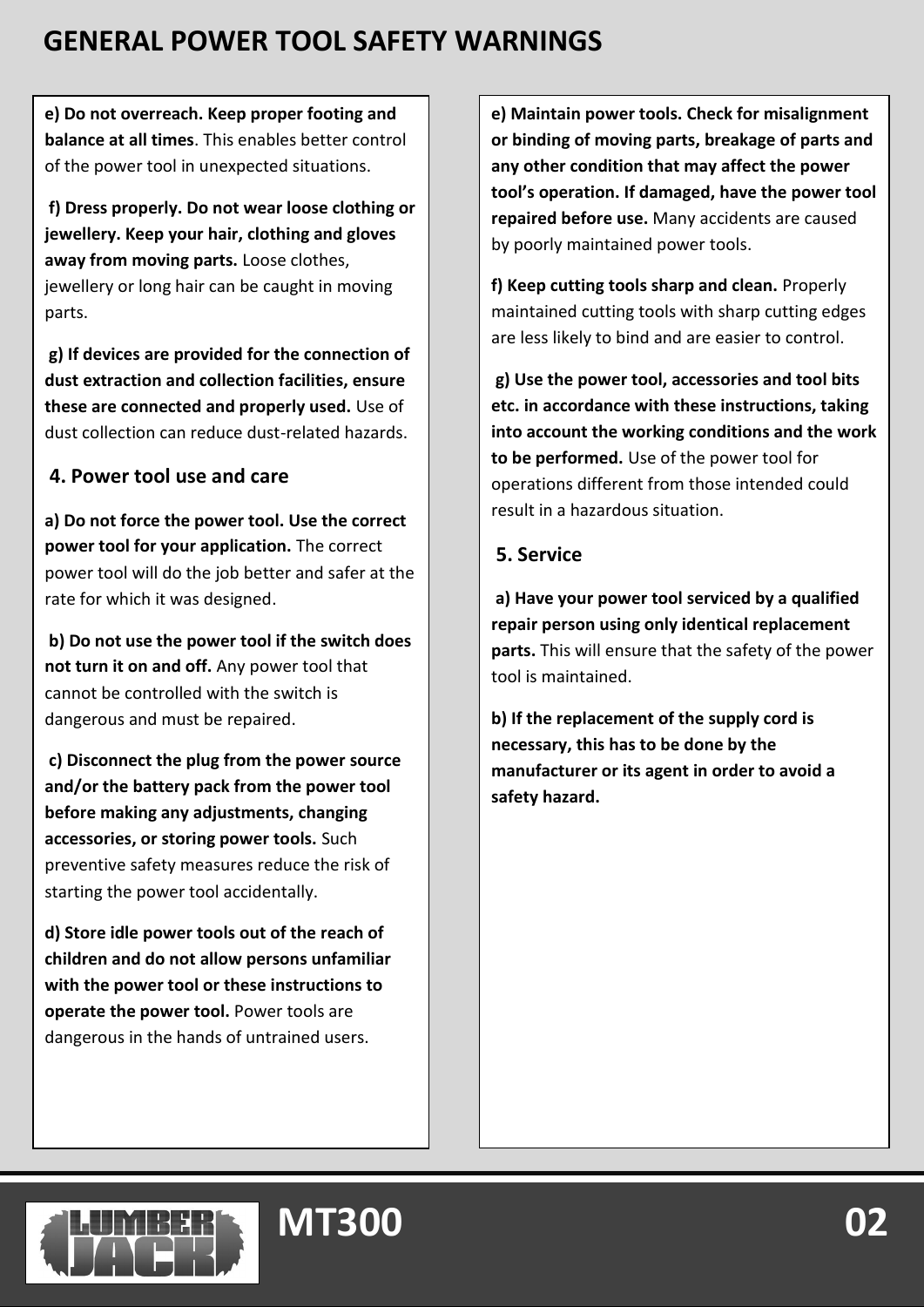### **6. Additional Safety and working Instructions**

**a) Dust from materials such as lead-containing coatings, some wood types, minerals and metals can be harmful to one's health and cause allergic reactions, leading to respiratory infections and/or cancer.** Materials containing asbestos may only be worked by specialists. Observe the relevant regulations in your country for the materials to be worked.

**b) Prevent dust accumulation at the workplace.** Dust can easily ignite.

#### **7. SAFETY WARNINGS FOR MULTI-CUTTERS**

**a) Hold power tool by insulated gripping surfaces, when performing an operation where the cutting accessory may contact hidden wiring or its own cord.** Cutting accessory contacting a "live" wire may make exposed metal parts of the power tool "live" and could give the operator an electric shock.

**b) Use the machine only for dry sanding.**  Penetration of water into the machine increases the risk of an electric shock.

**c) Caution, fire hazard! Avoid overheating the object being sanded as well as the sander. Always empty the dust collector before taking breaks**. In unfavourable conditions, e. g., when sparks emit from sanding metals, sanding debris in the dust bag, micro filter or paper sack (or in the filter sack or filter of the vacuum cleaner) can self-ignite. Particularly when mixed with remainders of varnish, polyurethane or other chemical materials and when the sanding debris is hot after long periods of working.

**d) Keep hands away from the sawing range. Do not reach under the workpiece.** Contact with the saw blade can lead to injuries.

**e) Use suitable detectors to determine if utility lines are hidden in the work area or call the local utility company for assistance.** Contact with electric lines can lead to fire and electric shock. Damaging a gas line can lead to explosion. Penetrating a water line causes property damage or may cause an electric shock.

**f) When working with the machine, always hold it firmly with both hands and provide for a secure stance.** The power tool is guided more secure with both hands.

**g) Secure the workpiece.** A workpiece clamped with clamp¬ing devices or in a vice is held more secure than by hand.

**h) Wear protective gloves when changing application tools/accessories**. Application tools/accessories become hot after prolonged usage.

**i) Do not scrape wetted materials (e. g. wallpaper) or on moist surfaces.** Penetration of water into the machine increases the risk of an electric shock.

**j) Do not treat the surface to be worked with solvent-containing fluids.** Materials being warmed up by the scraping can cause toxic vapours to develop.

**k) Exercise extreme caution when handling the scraper.** The accessory is very sharp; danger of injury.

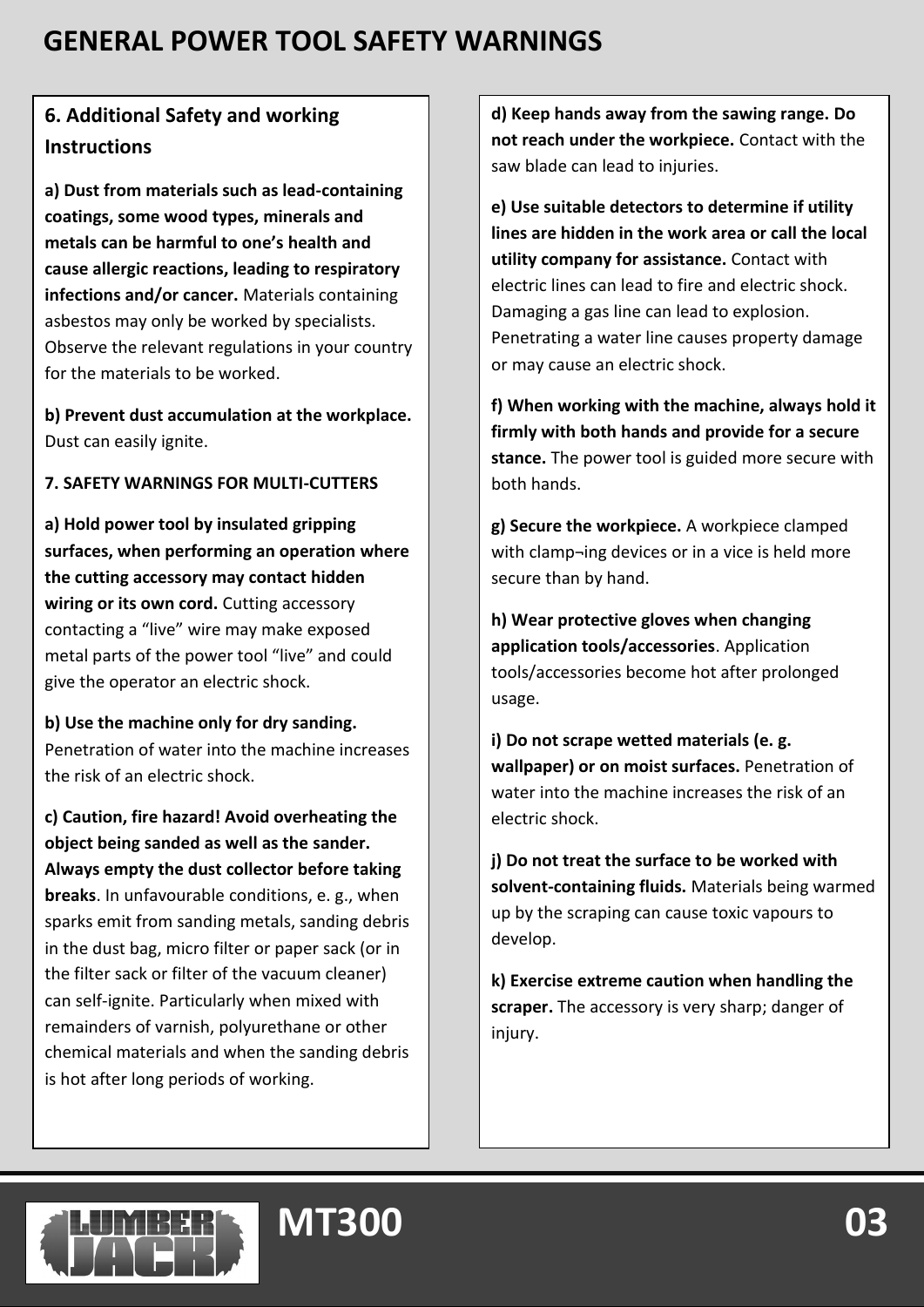#### **8. HAND / ARM VIBRATIONS**

**a) Whilst working with this power tool hand/arm vibrations will occur.**

**b) Adopt the correct working practices in order to reduce the exposure to vibration.**

**c) In the case of strong vibration take the recommended work breaks or change your task more frequently.**

**d) Keep your hands warm.**

**e) Whilst working, only grip the power tool as firmly as necessary.**

**f) Only work with machines and grinding wheels that are in perfect operating condition.**

**g) For machines with an adjustable speed select the speed according to the instructions avoid any resonance.**

**h)Use the vibration—absorbing gel working gloves..**

#### **9. Using an Extension Cable.**

**a) If an extension cable is required, use an approved triple core extension cable suitable for the power input of the tool.**

**b) Grounded tools always require a three wire extension cable.**

**c) As the distance from the supply outlet increases you must use a heavier gauge extension cable. Using extension cables with inadequately sized wire causes a serious drop in voltage, resulting in loss of power and possible tool damage.**

**d) The smaller the gauge number of the wire the greater the capacity of the cord.**

**e) When using a cable reel, always unwind the cable completely.**

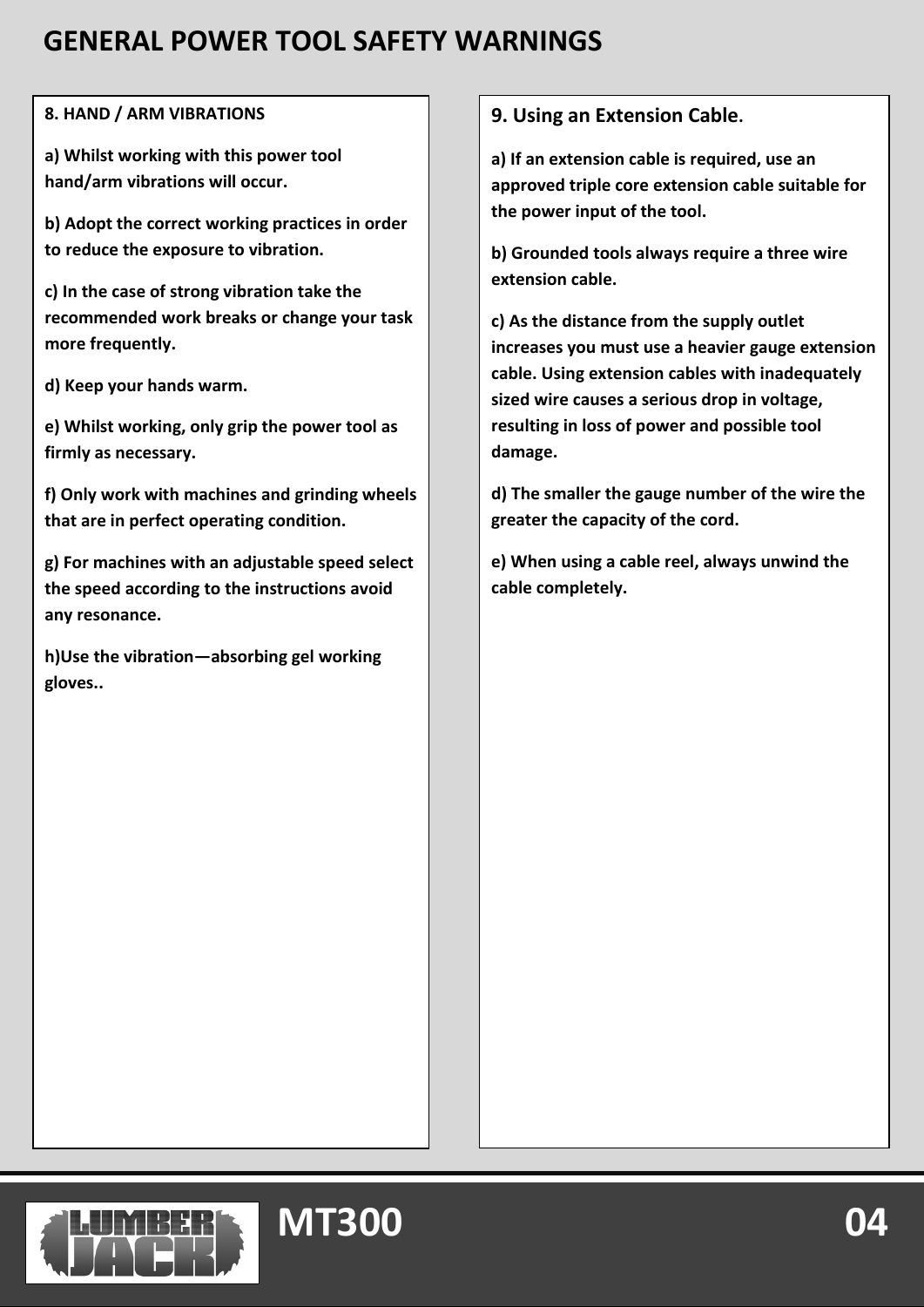# **SYMBOLS AND POWER RATING CHART**



**Danger! – Read the operating instructions to reduce the risk of injury.**



**Caution! Wear safety goggles.**



**Caution! Wear ear defenders. The impact of noise can cause damage to hearing.**



**Caution! Risk of Injury! Do not reach into the running saw blade**.



**Caution! Wear a dust mask. Class II Double Insulated**



| <b>Amperes</b> | 7.5M             | <b>15M</b>       | <b>25M</b>       | 30M              | 45M              | 60M            |
|----------------|------------------|------------------|------------------|------------------|------------------|----------------|
| $0 - 2.0$      | $\boldsymbol{6}$ | $\boldsymbol{6}$ | 6                | 6                | 6                | 6              |
| $2.1 - 3.4$    | $\boldsymbol{6}$ | $\boldsymbol{6}$ | $\boldsymbol{6}$ | $\boldsymbol{6}$ | $\boldsymbol{6}$ | $6\phantom{1}$ |
| $3.5 - 5.0$    | 6                | $\boldsymbol{6}$ | 6                | $6\phantom{1}$   | 10               | 15             |
| $5.1 - 7.1$    | 10               | 10               | 10               | 10               | 15               | 15             |
| $7.1 - 12.0$   | 15               | 15               | 15               | 15               | 20               | 20             |
| $12.1 - 20.0$  | 20               | 20               | 20               | 20               | 25               | $\blacksquare$ |
|                |                  |                  |                  |                  |                  |                |

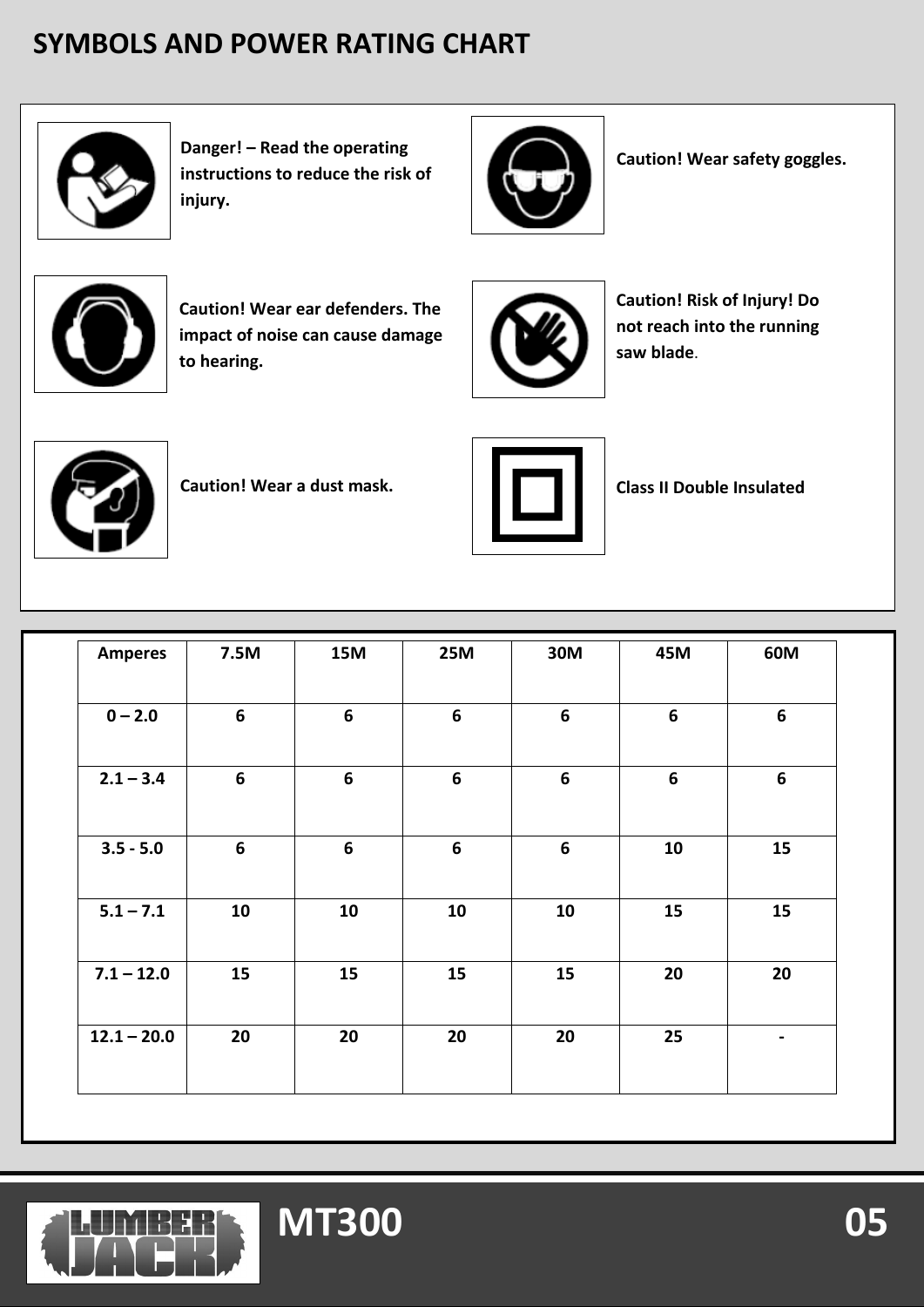### **Machine Details and Product Features**

### **Machine Details**

#### **Specifications:**

Mains Voltage – 230V (50Hz)

Power Consumption – 300W

No-load stroke rate – 15000-21000rpm

Oscillating angle – 3.2°

#### **Package Contents:**

Multi-tool 1x Hook and loop sanding pad 3 x Hook and loop sanding sheet 1 x Scraper blade 1 x Shovel blade

1 x Instruction manual

#### **Product Features**

- 1. Quick-release lever
- 2. I/O switch
- 3. Sanding pad
- 4. Shovel blade
- 5. Scraper blade
- 6. Sanding sheet
- 7. Speed control



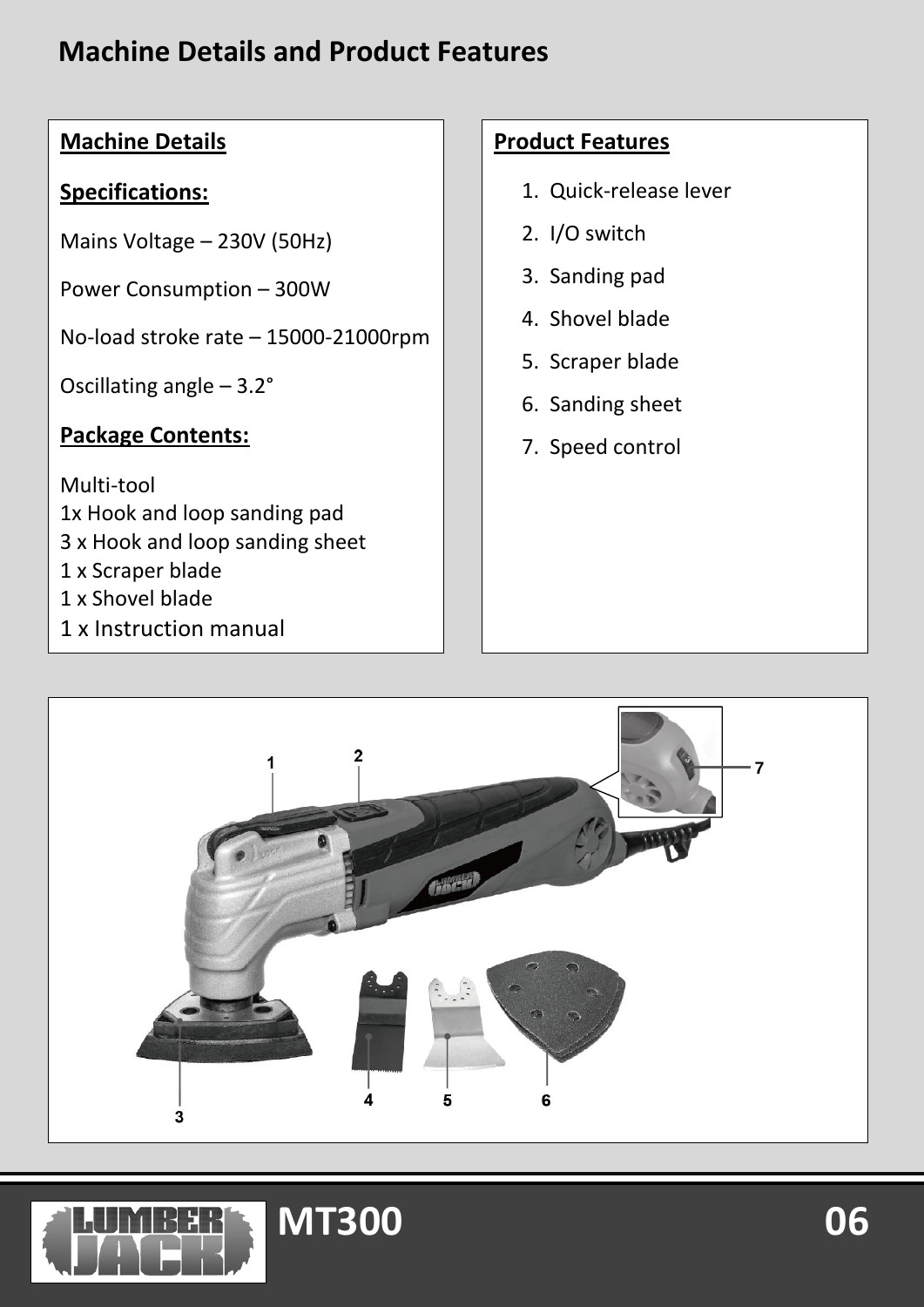# **ASSEMBLY INSTRUCTIONS**

#### **Assembly**

**Avoid unintentional starting of the machine. During assembly and for all work on the machine, the power plug must not be connected to the mains supply.**

Carefully remove all parts included in the delivery from their packaging.

Remove all packaging material from the machine and the accessories provided.

Before starting the operation of the machine for the first time, check if all parts listed in the box content section have been supplied

**Note:** Check the power tool for possible damage. Before further use of the machine, check that all protective devices are fully functional. Any lightly damaged parts must be carefully checked to ensure flawless operation of the tool. All parts must be properly mounted and all conditions fulfilled that ensure faultless operation.

Damaged protective devices and parts must be immediately replaced by an authorised service centre.

#### **Fitting the accessories**

1. Move the quick release handle all the way over to release the attachment clamp.

**MT300** 



2. Fit your chosen accessory onto the drive spindle.

- Make sure that the locating pins engage with the corresponding holes in the accessory and that the accessory lays flat on the spindle.



3. Move the quick release handle all the way back to lock the accessory in position.

- If the accessory is still loose, the retaining disc can be tightened using a large flat screwdriver. - Do not overtighten.



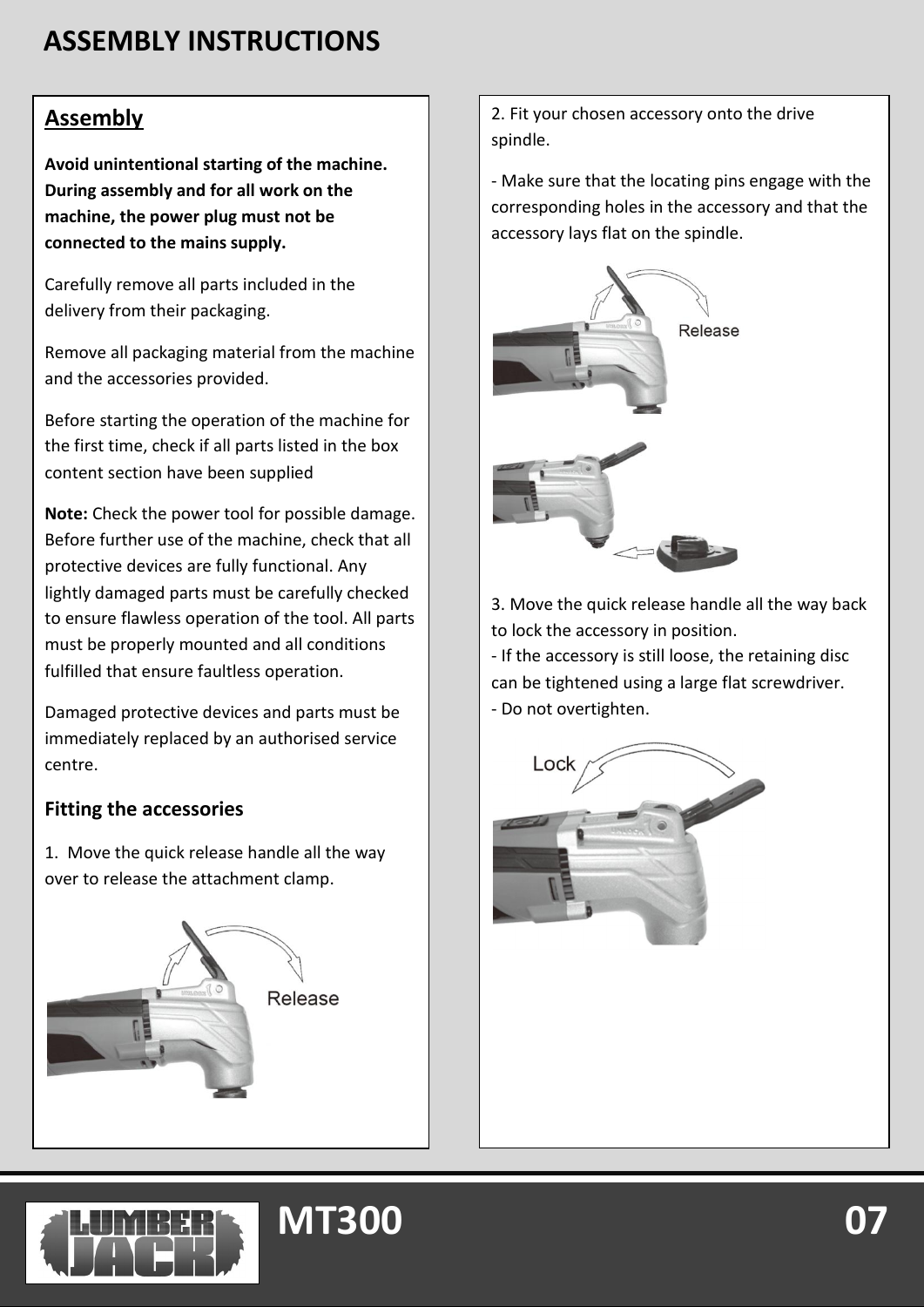## **ASSEMBLY INSTRUCTIONS AND OPERATION**

#### **HOW TO ATTACH A SANDING SHEET**

The sanding pad has a hook and loop material to which the sanding sheets are attached.

1. Attach the sanding pad to the tool.



2. Fit the sanding sheet to the sanding pad. - Make sure that the holes in the sanding sheet align with the holes in the sanding pad.



3. To remove the sanding sheet, hold it at one of the points and pull it from the sanding pad.

#### **Operation**

1.Hold the tool tightly and move the On/Off switch forward.

- The multi tool will operate continuously.
- 2.Slowly apply the tool to the work piece.
	- Apply light pressure as you move it across the work.

**WARNING:MAKE SURE THAT THE POSITION USED DOES NOT CAUSE FATIGUE WHICH CAN CAUSE LOSS OF CONTROL.**

3.Move the switch to the rear to stop the multi tool.



**SPEED CONTROL**

Use the speed control to select the speed  $(1-6)$ required.





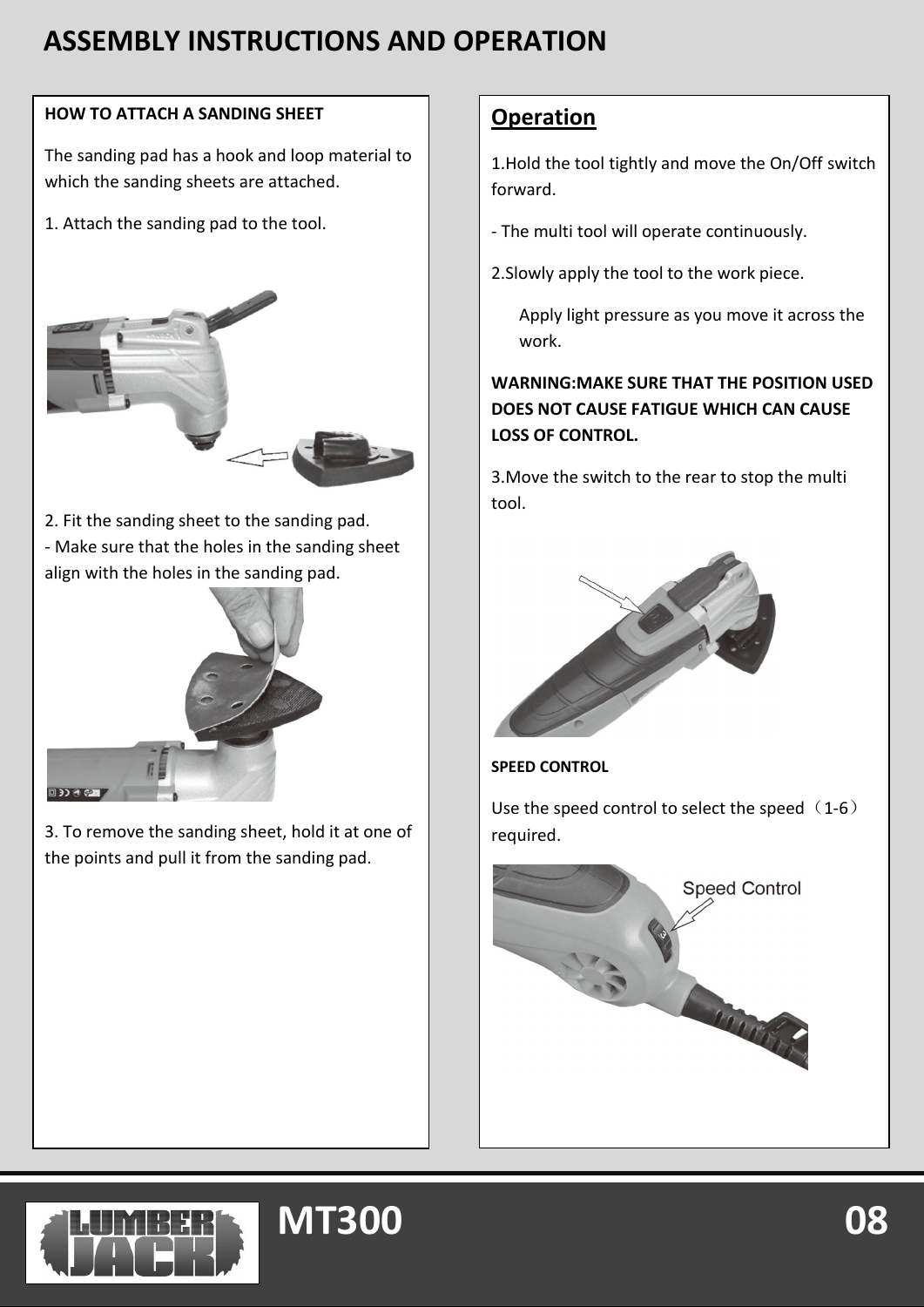### **OPERATION**

### **Using the sanding attachment**

**WARNING: ALWAYS WEAR EYE PROTECTION AND A DUST MASK.**

#### **Select the correct sanding sheet**

The 'grit' of the sanding sheet is identified by a number on the rear of the sheet. The lower numbers are more abrasive,(use lower grit for rough wood and higher grit for finishing)

#### **Sanding**

1.Hold the tool tightly and move the ON/OFF switch forward.

2.Put the tool on the workpiece.



3.Let the tool to do the work and do not apply excessive pressure to the sanding pad.

-Applying excessive pressure will cause the sanding sheets to wear out faster and can damage the motor.



4.If sanding into comers, use the tip or corner of the sanding pad.

-When sanding, the sanding sheet can heat up, you must let the sanding sheet cool down regularly.

#### **USING THE SCRAPER**

The scraper is used to remove residues(paint, sealant, adhesives),and vinyl/fabrics from a workpiece.



- 1. Install the scraper, Hold the tool tightly and move the On/Off switch forward.
- 2. Put the tool against the workpiece, at a low angle and apply light pressure to the scraper blade. Let the tool to do the work and do not apply excessive pressure, which can cut into the surface and overload the tool.

NOTE: The scraping blade is designed for scraping soft materials from flat surfaces.

NOTE: The scraper blade is sharp and can dig into the surface of soft materials such as timber in the same way as a chisel.

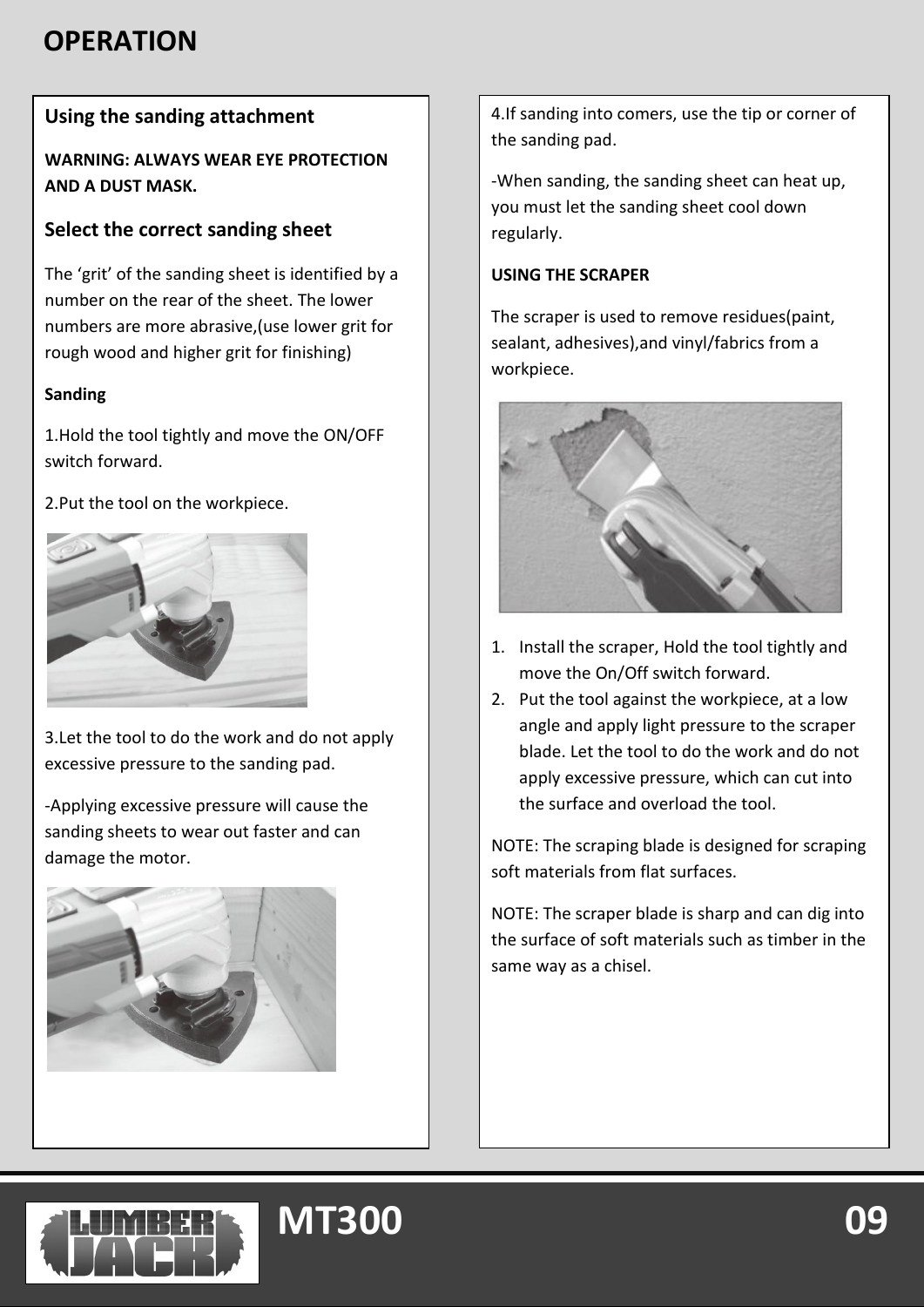# **MAINTENANCE AND SERVICE**

### **Maintenance and Service**

**Remove the plug from the power supply before you carry out cleaning or maintenance.**

### **Cleaning**

1.Make sure that any ventilation slots are clear.

2.Clean the outside of the tool with a soft cleaning cloth.

3.Do not use any chemicals, harsh abrasives, or solvents when cleaning plastic parts.

### **General maintenance**

-All bearings are sufficiently lubricated for the life of the tool.

-Speak to your supplier if internal maintenance is necessary.



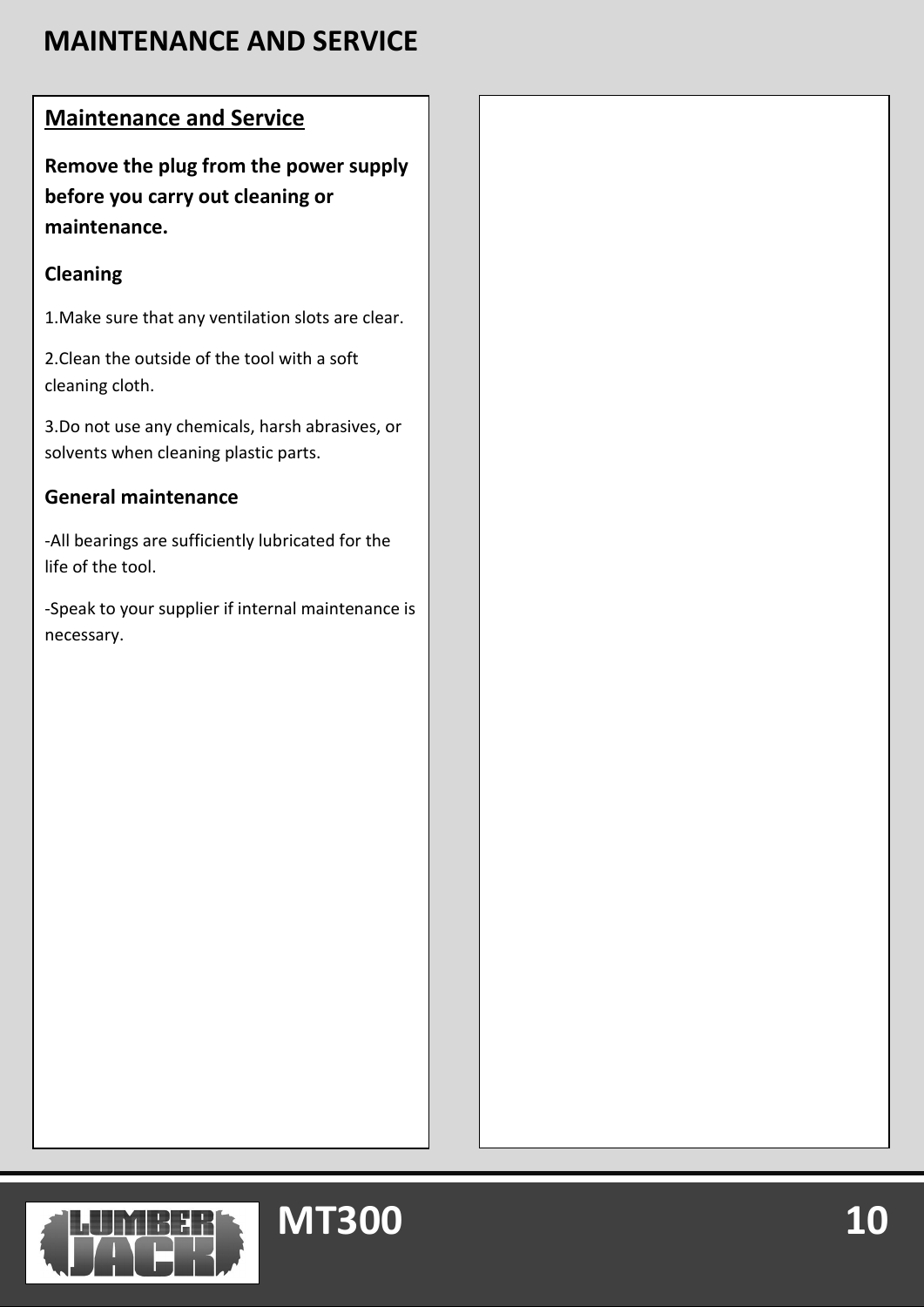# **LUMBERJACK GUARANTEE**

#### **1. Guarantee**

**1.1** Lumberjack guarantees that for a period of 12 months from the date of purchase the components of qualifying products (see clauses 1.2.1 to 1.2.8) will be free from defects caused by faulty construction or manufacture.

**1.2.** During this period Lumberjack, will repair or replace free of charge any parts which are proved to be faulty in accordance with paragraph 1.1 providing that:

**1.2.1** You follow the claims procedure set out in clause 2

**1.2.2** Lumberjack and its authorised dealers are given reasonable opportunity after receiving notice of the claim to examine the product

**1.2.3** If asked to do so by Lumberjack or its Authorised dealer, you return the product at your own cost to Lumberjack's or supplying Authorised Dealer's premises, for the examination to take place clearly stating the Returns Material Authorisation number given by Lumberjack or an Authorised Dealer.

**1.2.4** The fault in question is not caused by industrial use, accidental damage, fair wear and tear, wilful damage, neglect, incorrect electrical connection, misuse, or alteration or repair of the product without approval.

**1.2.5** The product has been used in a domestic environment only

**1.2.6** The fault does not relate to consumable items such as blades, bearings, drive belts, or other wearing parts which can reasonably be expected to wear at different rates depending on usage.

**MT300** 

**1.2.7** The product has not been used for hire purposes.

**1.2.8** The product has been purchased by you as the guarantee is not transferable from a private sale.

#### **2. Claims Procedure**

**2.1** In the first instance please contact the Authorised Dealer who supplied the product to you. In our experience many initial problems with machines that are thought to be faulty due to faulty parts are actually solved by correct setting up or adjustment of the machine. A good Authorised Dealer should be able to resolve the majority of these issues much more quickly than processing a claim under the guarantee. If a return is requested by the Authorised Dealer or Lumberjack, you will be provided with a Returns Material Authorisation number which must be clearly stated on the returned package, and any accompanying correspondence. Failure to provide a Returns Material Authorisation number may result in item being refused delivery at Authorised Dealer.

**2.2** Any issues with the product resulting in a potential claim under the guarantee must be reported to the Authorised Dealer from which it was purchased within 48 hours of Receipt.

**2.3** If the Authorised Dealer who supplied the product to you has been unable to satisfy your query, any claims made under this Guarantee should be made directly to Lumberjack. The Claim itself should be made in a letter setting out the date and place of purchase, giving a brief explanation of the problem which has led to the claim. This letter should be then sent with proof

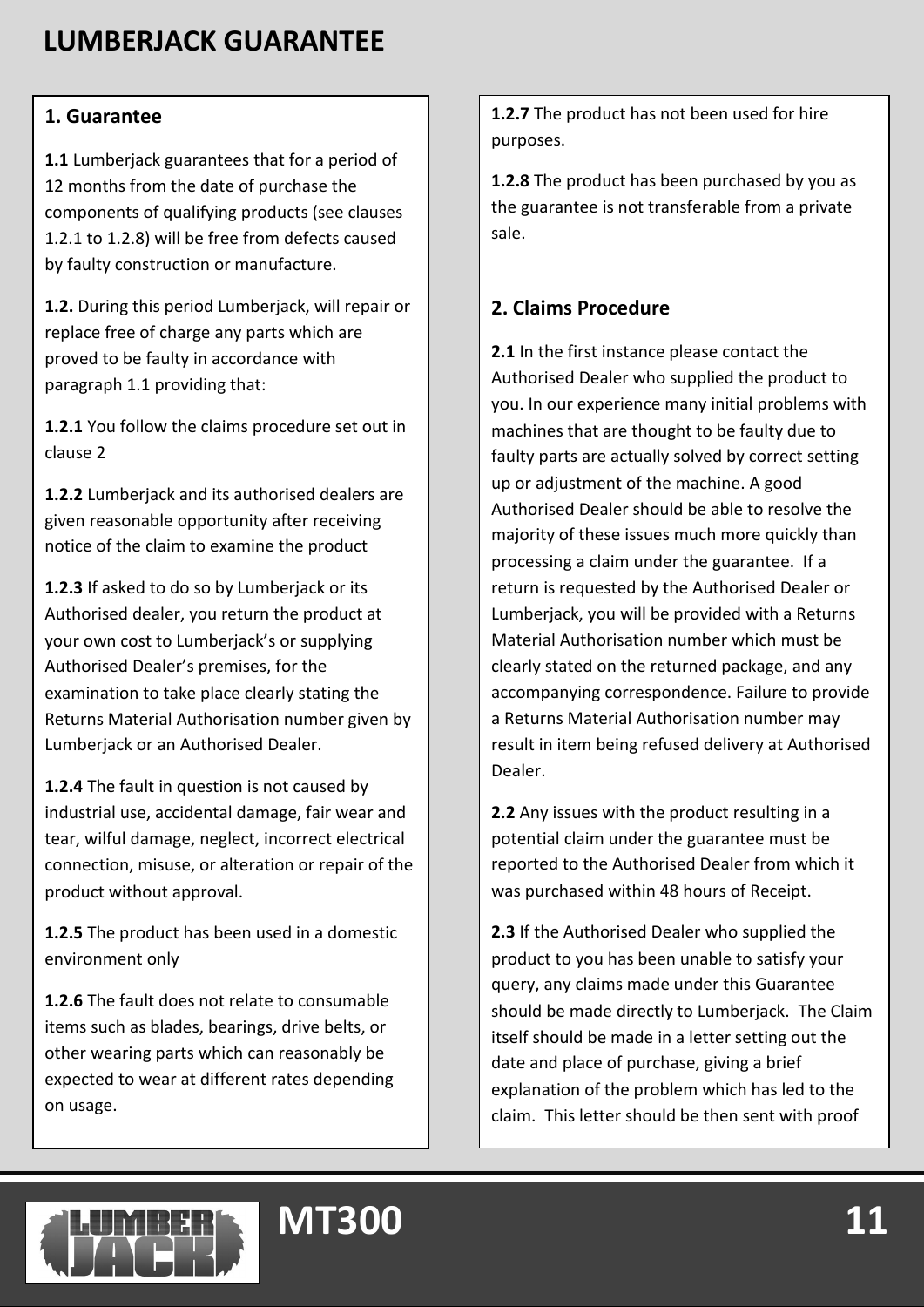### **CE DECLARATION OF CONFORMITY**

**TOOLSAVE Unit C, Manders Ind. Est., Old Heath Road, Wolverhampton, WV1 2RP. Tel: 01902 450 470**

**Declares that the Multi-tool with Quick Release (MT300) Is in compliance with the regulations included in the Directives:2006/42/EC**

### **EC DECLARATION OF CONFORMITY**

**Certificate for EC-type examination delivered by TÜV Rheinland LGA Products Gmbh -,Tillystra ße 2 – 90431 Nürnberg (Registration No.:AM 50416219 0001) Person who declares: Bill Evans**



**01.28.2019**

**The Director**



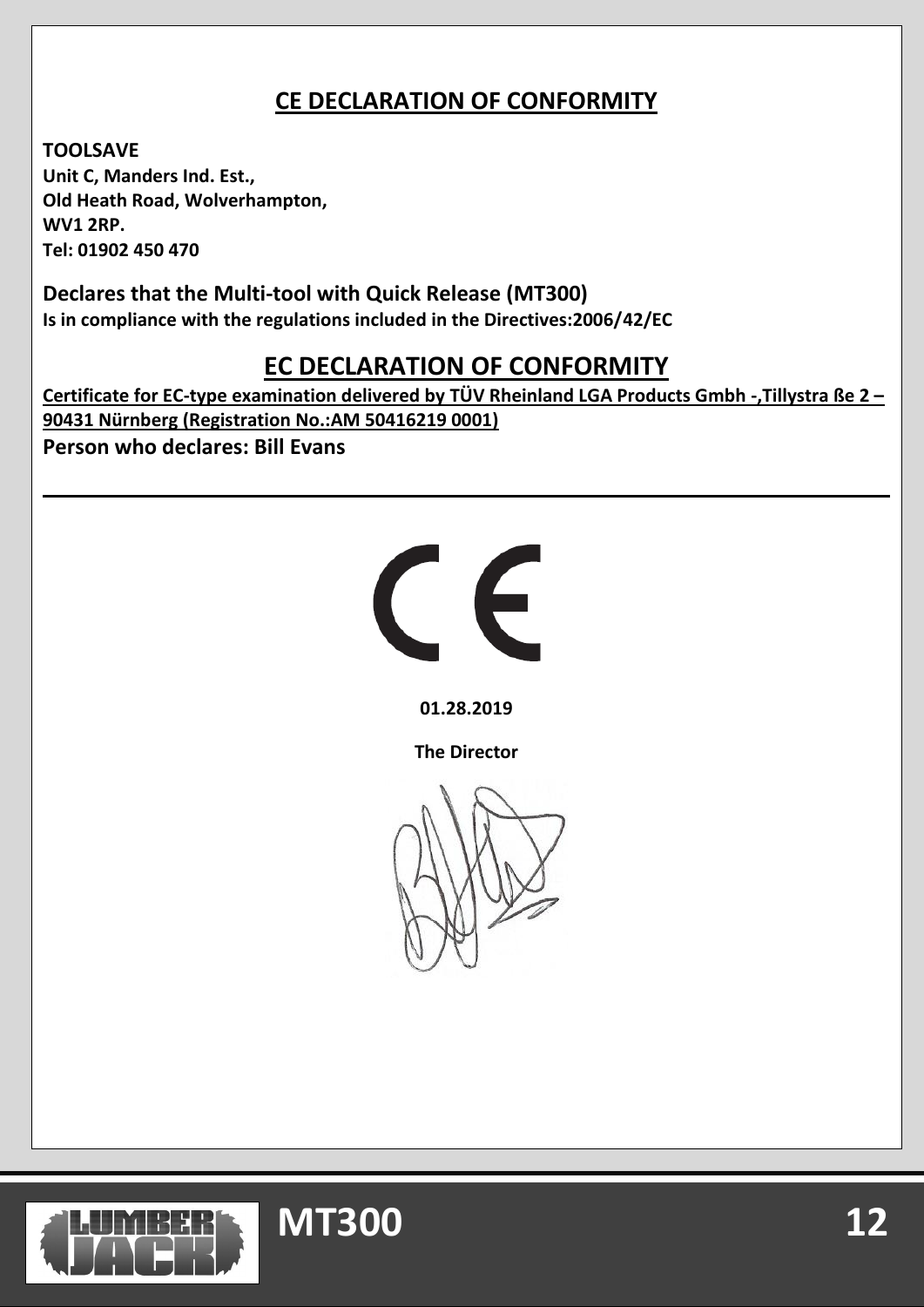### **Parts List**

| No.                     | <b>Description</b>           | No. | <b>Description</b>          |
|-------------------------|------------------------------|-----|-----------------------------|
| $\mathbf{1}$            | Cord                         | 31  | <b>Bearing</b>              |
| $\overline{2}$          | Cord protector               | 32  | Carapace                    |
| 3                       | Variable knob                | 33  | <b>Machine screw</b>        |
| 4                       | <b>Staff</b>                 | 34  | <b>Block ring</b>           |
| 5                       | <b>Switch knob</b>           | 35  | Joint board                 |
| 6                       | <b>Tache</b>                 | 36  | <b>Ball bearing</b>         |
| $\overline{\mathbf{z}}$ | <b>Machine screw</b>         | 37  | Clip                        |
| 8                       | <b>Stator</b>                | 38  | <b>Centric axes</b>         |
| 9                       | <b>Housing</b>               | 39  | <b>Dust-proof Ring</b>      |
| 10                      | <b>Brush holder assembly</b> | 40  | Spindle                     |
| 11                      | <b>Machine screw</b>         | 41  | <b>Spring</b>               |
| 12                      | <b>Circuitry board</b>       | 42  | Spring-plate                |
| 13                      | Cord clamp                   | 43  | <b>Plate</b>                |
| 14                      | <b>Rubber pin</b>            | 44  | Universal end cut saw blade |
| 15                      | <b>Machine screw</b>         | 45  | Sanding pad                 |
| 16                      | <b>Topcover</b>              |     |                             |
| 17                      | <b>Machine screw</b>         |     |                             |
| 18                      | <b>Ball bearing</b>          |     |                             |
| 19                      | <b>Armature</b>              |     |                             |
| 20                      | <b>Ball bearing</b>          |     |                             |
| 21                      | <b>Spherical bearing</b>     |     |                             |
| 22                      | <b>Baffle ring</b>           |     |                             |
| 23                      | <b>Bearing house</b>         |     |                             |
| 24                      | O-ring                       |     |                             |
| 25                      | Lock spanner                 |     |                             |
| 26                      | Lock block                   |     |                             |
| 27                      | Columnar pin                 |     |                             |
| 28                      | <b>Block ring</b>            |     |                             |
| 29                      | <b>Screw</b>                 |     |                             |
| 30                      | <b>Fastener</b>              |     |                             |